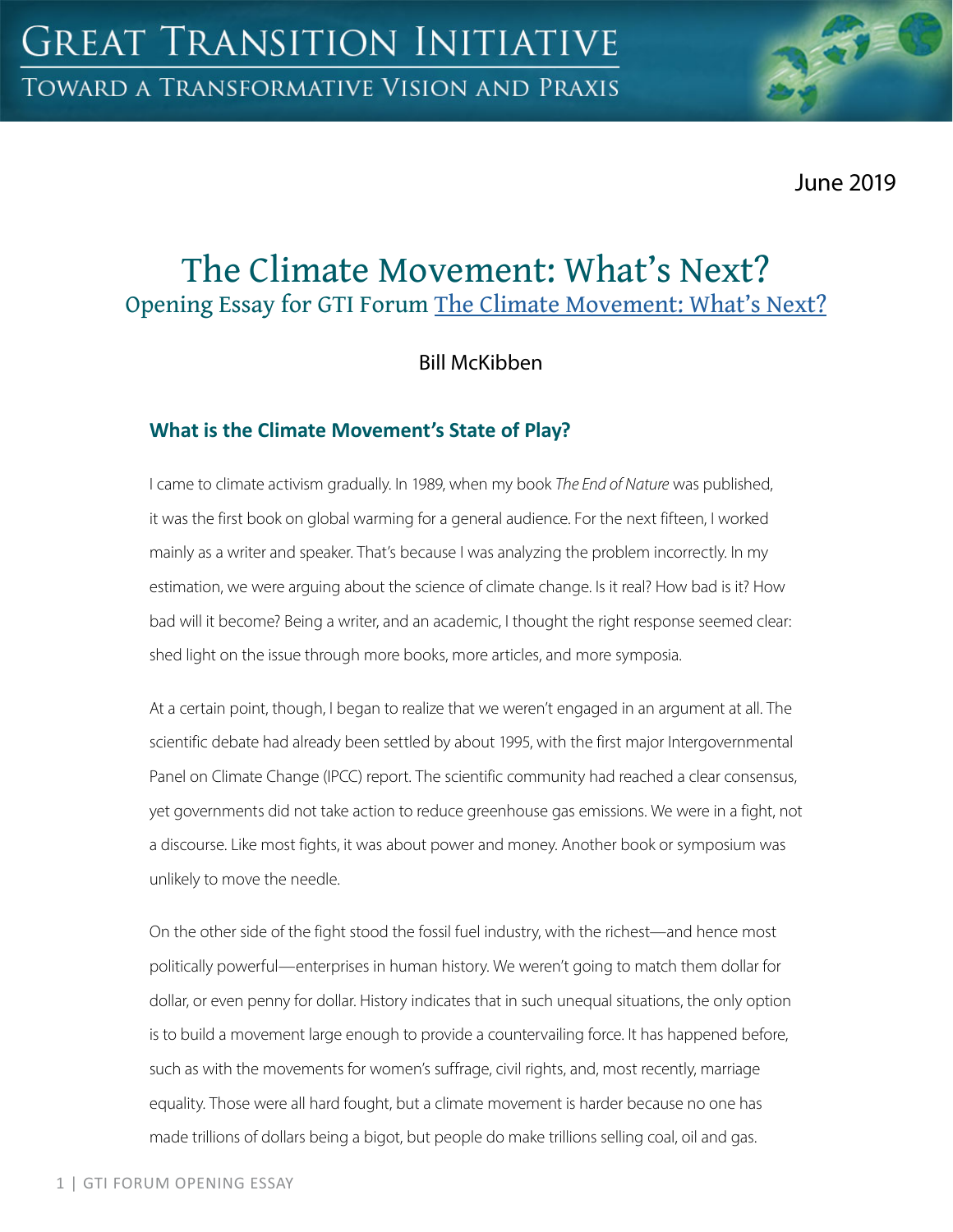My expanded understanding prompted me to found 350.org, which initially consisted of myself and seven undergraduates. The biggest problem with climate change was that it seemed so large—and we seemed so small next to it. It was hard to feel hope and easy to walk away. Nevertheless, each student took one of the seven continents, and we set out to organize. All over the world, we found people who wanted to act. Our first task was to show that there was a large constituency for action. So, in our first big action in 2008, we managed to coordinate 5,100 simultaneous demonstrations in 181 countries, which CNN called the most widespread day of political action in the planet's history.

We've gone on to organize about 20,000 such rallies, in every country but North Korea. 350.org is still, I believe, the largest group that works solely on climate change, with a not-so-large staff of 120 spread around the world. On the ground, we have found a huge if diffuse movement, made up mostly of indigenous and other frontline communities bearing the brunt of the fossil fuel industry. Much of our work is thus focused on coordinating the multitude of worthy efforts already underway.

Given the urgency of the climate crisis, we also quickly saw the need to move beyond education to confrontation—hence, in the US, the birth of the continent-wide Keystone pipeline fight. There was already a movement in place in the tar sands of Alberta and on the prairies of Nebraska through which the proposed pipeline would pass. But we nationalized the movement, with demonstrations in DC and pressure on President Barack Obama. So far, the pipeline remains unbuilt. Every project like this around the world (e.g., fracking wells, coal ports, LNG terminals) is a target for opposition. We may not always win, but we always make life harder for the industry.

On another front, we realized that, to be successful, we needed to systematically confront the instruments used to sustain the dominance of fossil fuels. Thus, we launched the divestment movement in 2012 with the goal of reducing the financing for and, more importantly, social acceptance of the extraction of fossil fuels. It has grown much faster than we expected, and it is now the largest anti-corporate campaign of its kind in history, with commitments from endowments and other portfolios worth about \$8 trillion. Goldman Sachs said recently that the campaign is the main contributor to driving the prices of coal shares down sixty percent, and Shell said it had become a "material risk" to its business.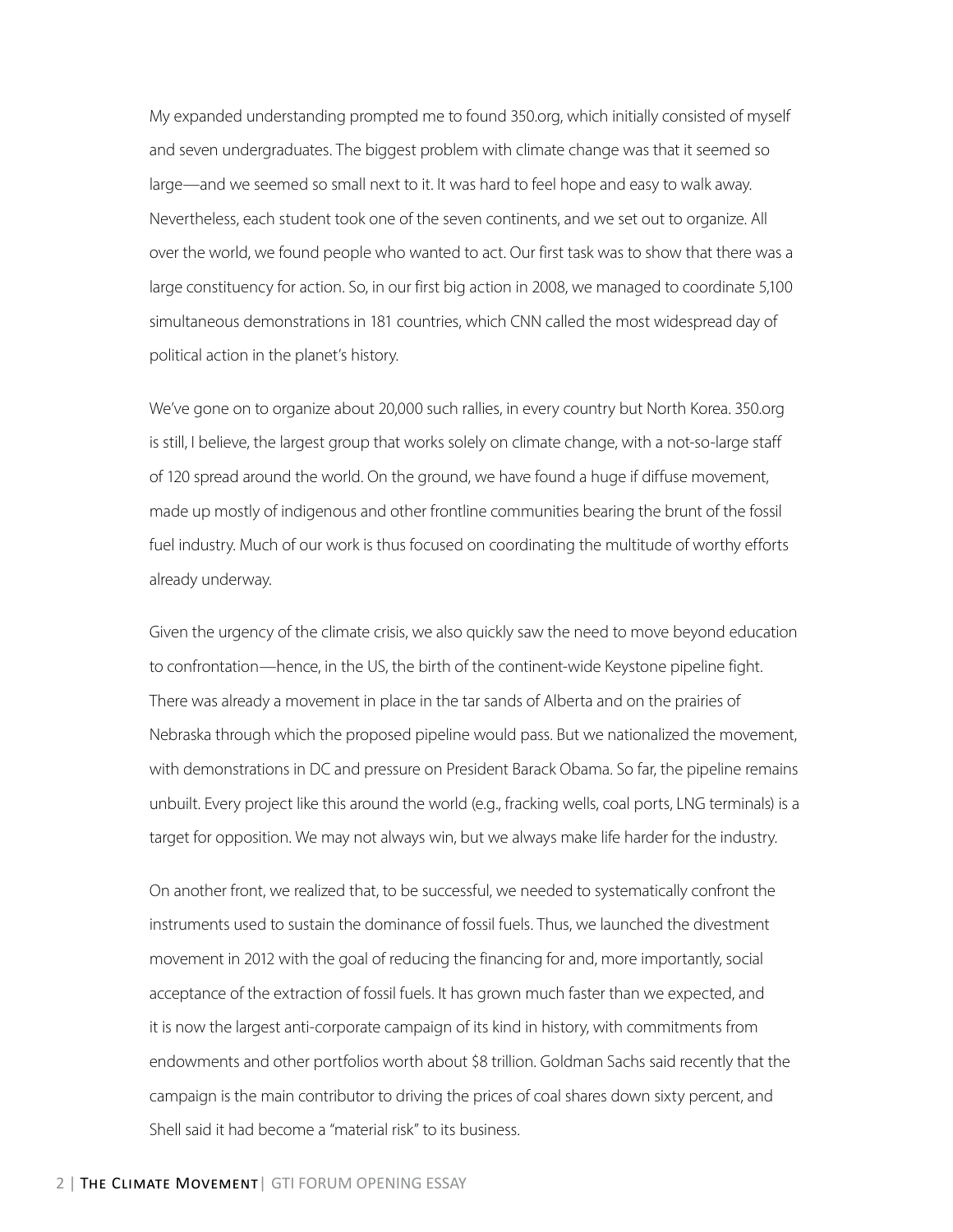In retrospect, I think the most important development in this movement has been the strong emergence of a "climate justice" focus, uniting the climate fight with the broader fight for human rights and dignity. There are so many great leaders now leading the struggle that I don't want to list any for fear of leaving many out. But for the last five years, my job has been to move into the background as much as possible, seeking to highlight the work of others.

Looking ahead, the biggest challenge facing the movement remains the strength of the opposition. With unlimited cash, it has managed to dominate politics, especially in the US. The Koch Brothers are two of the biggest political donors, as well as the biggest oil and gas barons and biggest leaseholders in the tar sands. Give them, and the larger industry, credit: they have managed to make US the only country on earth not taking part in the Paris Agreement, abandoning the international coordination of emission reductions. They even got the US to backtrack on something as obvious and simple as automobile fuel efficiency standards.

I do think that, in the long run, they will lose. The science gets stronger with each passing week, and every hurricane and fire makes the issue more salient—and more urgent—for more people. The newest polling shows that climate is much higher on the list of items that Americans worry about and vote on than it used to be, and that trend will continue given the inexorable impacts of our changing climate.

Seventy-five years from now, we will run the world on sun and wind because they're free. These new technologies, whose prices have plummeted in the last decade, excite everyone. Polling shows that the political left, right, and center all love photovoltaics.

Still, the "long run" remains the problem. I worry that we can't make change happen fast enough. If we continue on the current trajectory, the planet that in seventy-five years runs on sun and wind will be a broken one. The strategy of the industry is to extend its business model another decade or two, even at the cost of breaking the planet. They want to make the transition untraumatic for themselves, even if it is traumatic for all life on earth.

Going forward, the movement needs to grow bigger and stronger. The strength of movements is a direct reflection of how many people are involved. And a movement must be bigger than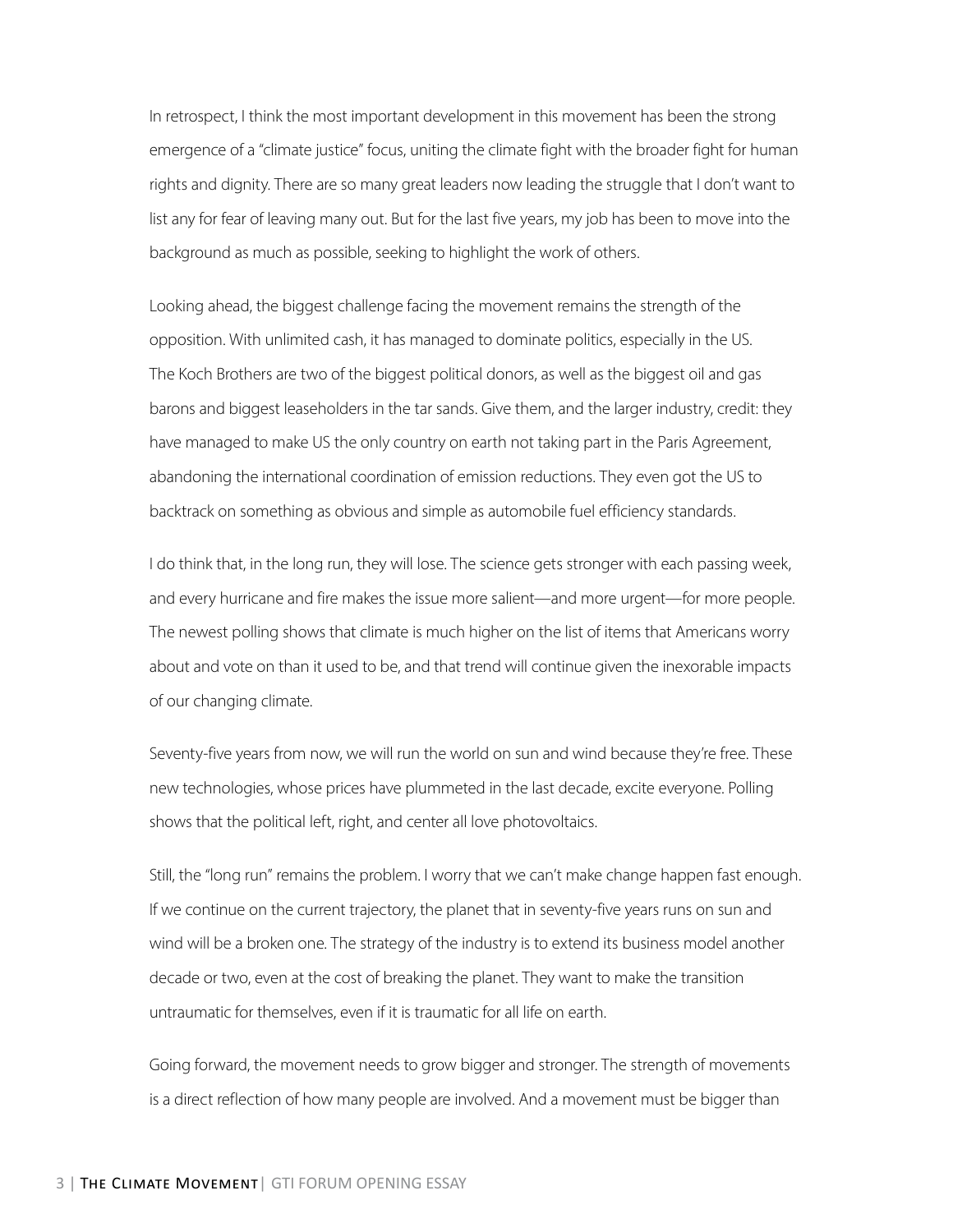the sum of its constituent organizations. We need a combination of breadth organizing and depth organizing. The first are the broad, low-barrier-to-entry, consciousness-raising efforts think about the student Climate Strikes now underway thanks to the inspiration of Sweden's Greta Thunberg. The second are the grittier, detailed efforts to get particular policies adopted say, the state-by-state and city-by-city fight for renewable portfolio standards that specify minimum levels of energy production from wind, solar, biomass, and geothermal. And the third is an overarching framework to inspire action: for example, the incredibly exciting fight for a Green New Deal now being debated in US political circles and other countries. Together, these three components are the foundation for a bigger, stronger movement.

#### **"System Change, Not Climate Change"?**

I am not great with eschatology; I don't know the final destination. While I don't know how to change the "system," the urgent nature of the climate crisis doesn't let us simply put off action. The biophysics doesn't allow it.

That said, progress on the climate fight in its own right can help drive systemic change. Think about who dominates the prevailing political-economic system. So many of the major players have gained their power by controlling the scarce, geographically concentrated supplies of fossil fuel—players like Vladimir Putin, the Koch brothers, the Saudi royal family, and Exxon. If we replace fossil fuels with sun and wind, the effect will inevitably lead to at least some erosion of the current power structure. In general, to achieve the shift from fossil fuels to renewable energy, decentralized and local is where we need to be headed.

Going forward, we must fight for the changes we know we need to make for a livable planet and, at the same time, make the world a fairer place. Some of this is inherent. Because sun and wind are intrinsically local, for instance, they reduce some of the power imbalances inherent in an economy based on who controls the small patches of ground above oil and gas. There will be solar billionaires, I imagine, but there won't be solar Koch Brothers or solar Saudi royal families, because the diffuse nature of non-fossil fuels tends to disperse rather than concentrate economic power. But enabling such a shift requires an intentional strategy to structure renewable energy so that its ownership and control is as local as possible. That was the particular genius of Germany's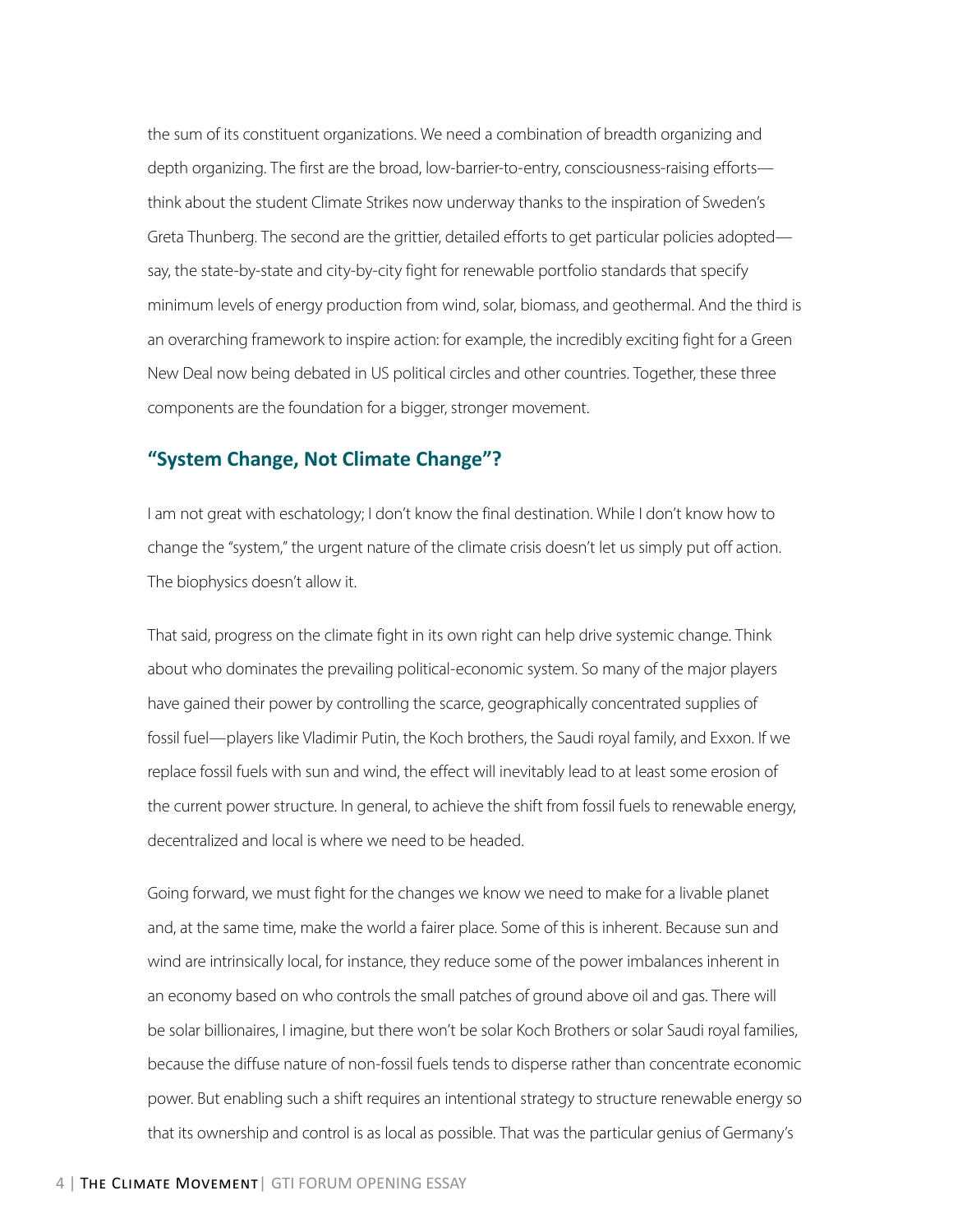Energiewende law, which proposes a plan to democratize energy supply in the transition to a low-carbon, reliable, and affordable energy system.

The climate crisis could be the lever for other kinds of transformative change. Again, look at the discourse around the Green New Deal, which reflects a deep policy shift in the direction of fairness and equity. Like the New Deal of the 1930s, this proposal would be an economy-wide mobilization in the direction of greater justice, with the "green" part a reference to the fact that our main goal is not ending an economic depression but the full-scale decarbonization of the economy in light of the climate crisis. Such synergy between social and environmental issues holds great potential.

#### **Do We Need a Meta-Movement?**

The climate threat is so pressing and so intermingled with current economic arrangements, that it provides the best possible lever for making profound change in other aspects of the economy such as rampant inequality, as Naomi Klein articulates so well in her book *This Changes Everything*.

Social movements across diverse issues are inherently linked because they share a common critique of the status quo, whether you call it neoliberalism, predatory capitalism, or simply capitalism. All kinds of collaboration, both philosophic and strategic, are possible. Look, for instance, at the crucial role of indigenous groups and the indigenous rights movement. Shunted off to what we once thought were valueless wastelands, these communities often live atop fossil fuel resources or astride the transportation routes needed for pipelines and other infrastructure. As such, they are natural allies in the fight against climate change. Indeed they are important leaders in the fight, and they bring a worldview that challenges the status quo with enormous clout.

Fighting for their human and legal rights often means complicating the lives of the fossil fuel industry. Specifically, it is crucial that the worldviews associated with indigenous peoples, human rights advocates, and other movements are recognized for their close alignment with the scientific data pertaining to the climate crisis. The oldest and newest wisdom traditions on the planet are powerfully synching up while casting considerable doubt on the conventional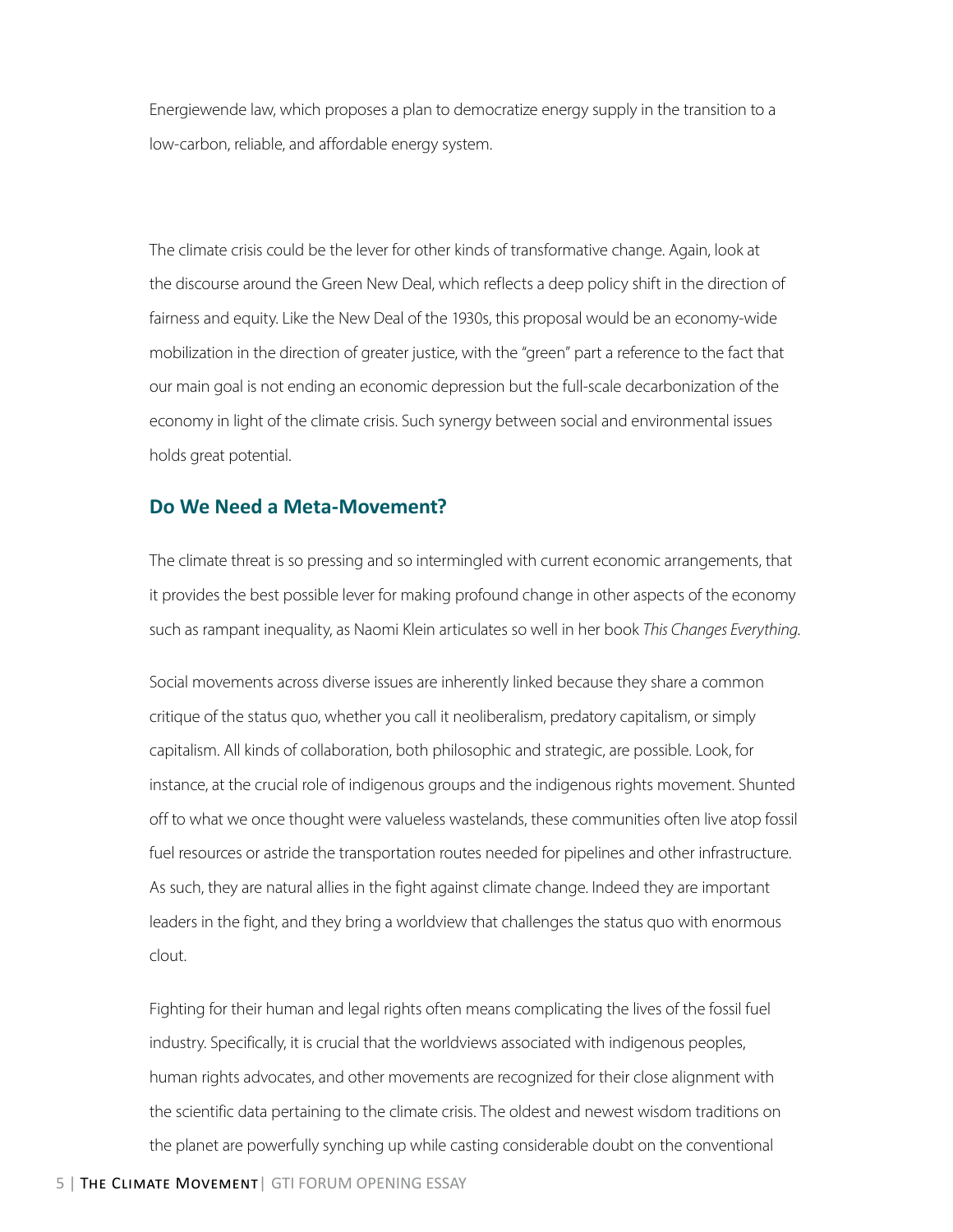wisdoms—extraction, accumulation, commodification—that have dominated our economic and political world.

For another example, look at the potential alliance between climate and anti-war movements, driven by the realization that most conflict in this century is going to be driven by climate disruption. Indeed, it already is: a severe drought in Syria, for instance, helped touch off years of deadly civil war. More broadly, climate disruption is widely recognized as the biggest obstacle to realizing the UN Sustainable Development Goals, including the reduction of poverty and inequality. In the last couple of years, hunger and child labor are both on the increase again, thanks to warming-caused disasters. All these conditions point to opportunities for alliance building across movements to accelerate transformational change.

I have never been a Pollyanna. The cheerful title of my first book, after all, was *The End of Nature*. And its thirty-year sequel is *Falter: Has the Human Game Begun to Play Itself Out*? But I do sense that, at a moment when the climate emergency has become obvious and pressing, we might begin to pivot. If we do, we could progress very far very fast, especially if the climate movement forges alliances with other movements. The extremely rapid fall in the price of renewable energy and electric storage is one indication that the necessary conditions for rapid change are now in place.

We are not going to stop climate change—that is no longer on the menu. Standing on the Greenland ice shelf last summer and seeing it melting was sobering. We're now playing for whether warming is going to reach 2, 3 or 4  $\degree$ C, with the latter appearing increasingly likely. That range of temperature rise means we still can decide to sustain a livable civilization. But the window for survival is closing fast.

We must use this moment as crucial leverage to push the planet in a new direction. Let us try. If we succeed, then we have risen to the greatest crisis humans have ever faced and shown that the big brain was a useful evolutionary adaptation. If we fail—well, we better to go down trying.